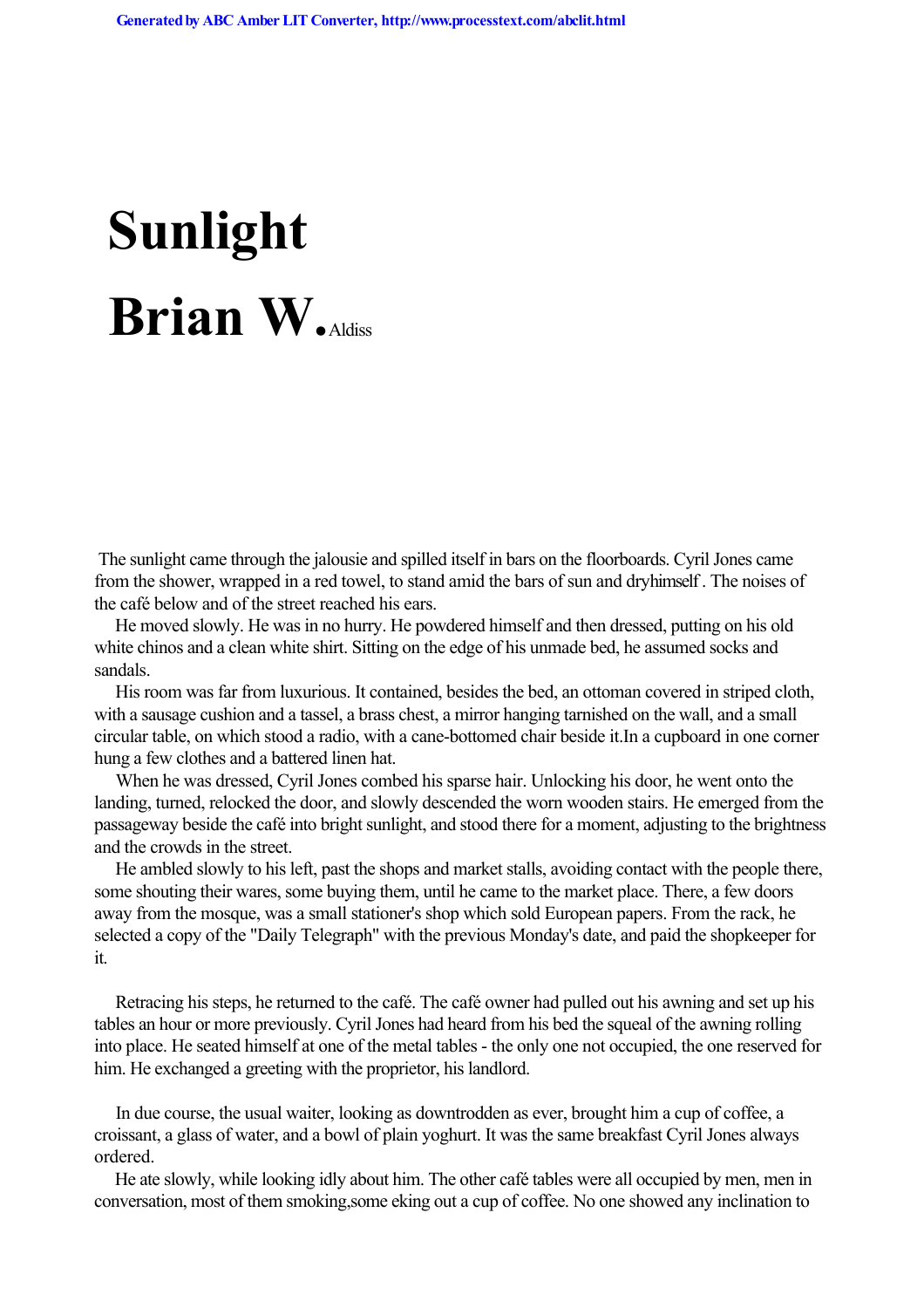move. The landlord stood at his doorway, one shoulder resting against the door frame, his arms folded.

 Cyril Jones sat back, crossed his legs, and began an idle read of his newspaper. He scanned the columns as if not greatly interested, turning the pages slowly, before going back and reading something on the front page. Then he sat and watched the people passing.

 At length, he drew from his shirt pocket a letter which had arrived the previous day. It was, as he knew by the handwriting, from his mother. Taking his yoghurt spoon, he used the handle to slit open the envelope. He smoothed out the single sheet from within on the table top before commencing to read.

 His mother's sciatica was troubling her. Otherwise, she was well. It was raining. Emily Watkins was due to call; her daughter had passed her exams. She still could not place exactly where Cyril was, although she knew it was somewhere to the south and left of theBlack Sea, she said. Was it in the mountains? She noted that his company was defunct and grieved that he remained where he was, the last man to leave. She hoped he was well. Cyril Jones folded the letter again and stowed it carefully back in its envelope. He returned it to his shirt pocket.

 Towardsnoon, he rose and paid the owner for his breakfast. The man was pleasant and showed his yellow teeth in a smile. The muezzin called his electric cry from the minaret of the nearby mosque.

 Walking to his right, past the front of the café, Cyril Jones came after somemetres to a flight of stone steps. Beggars were sitting here, sprawling amid their rags in the sunlight. He threw one of them a small coin. Ascending the steps, he entered higher ground where a fountain stood. The fountain was not working; it had not worked for as long as Cyril Jones had been in the city. He sat on a bench, from which he could look down on the curve of a sluggish river. Small boats sailed there. A steamer was moored by a quayside.

When his company was declared bankrupt, the other Europeans had left by that same boat, sailing downstream to the nearest airport.

 After contemplating the view for a while, Cyril Jones rose, crossing to a kebab seller, whose wares he could smell from his bench. From this man he bought a skewer of roasted lamb and green peppers. He turned and walked more rapidly than usual back to his seat on the bench, anxious in case someone else took it. There he ate the kebab.

 The kebab finished, he rose and walked, newspaper under one arm, back to the café where he lived. Going upstairs to his room, he locked himself in and stretched out on the bed for a siesta.

 Some time later, he rose and, going to the mirror, combed his hair. He sat on the bed, yawning, and listened to faint strains of music coming from below. At this hour of day, the owner always put on music. Cyril Jones had never discovered if it came from the radio or from a CD player. Nor did he know why there was no music in the morning.

 He walked round the room and adjusted the jalousie. A fly was buzzing about. He chased it with the rolled-up newspaper. Driving it into the bathroom, he shut the door on it. At length, he decided to go out for a stroll, now the heat of the day had lessened.

 This time he took himself across town, to the area where a few municipal buildings stood. They were of a grander sort than elsewhere in town. Here stood the offices which included the post office, to which Cyril Jones's letters were addressed, and from which they were sent. He knew a cashier there who spoke fairly fluent English.

 Behind this cluster of buildings stood a tennis court.The court was reasonably well maintained. Beside it was a stretch of green grass, a sure sign that it belonged to some authority, since it was watered by hose every morning.

 Cyril Jones went through a gate and walked on the green grass. It pleased him to do this. Today, a woman was strolling on the grass, a tennis racket in her hand. She wore a grey recreation suit, tied with cord at her waist, and white trainers. Her hair was dark and curly. Freckles were sprinkled like pepper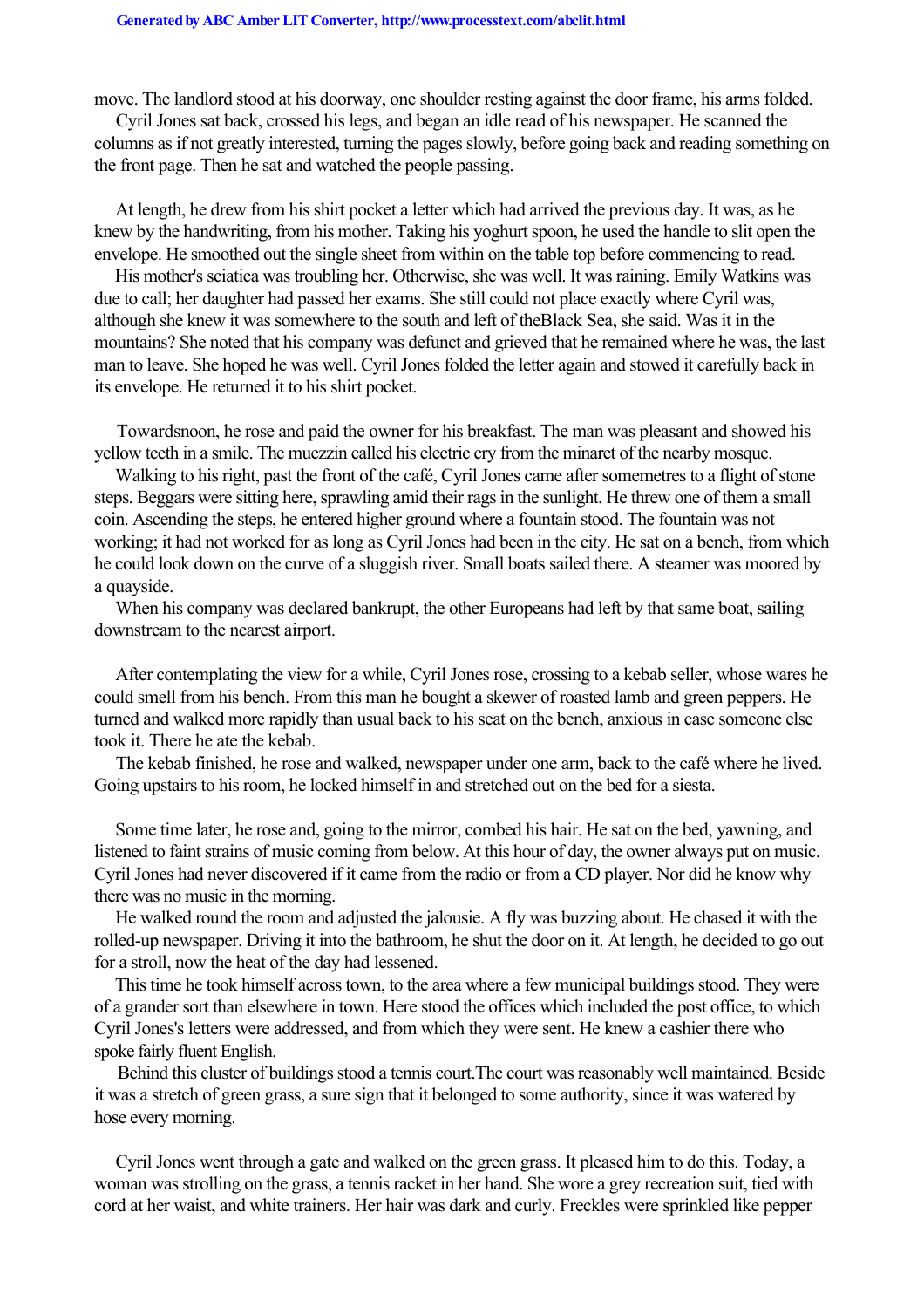on her cheeks.

 When she and Cyril Jones came level, she asked him if he played tennis. She spoke in English. He said he used to play. She said she used to drink lemonade. A long silence ensued while he thought about her remark. Finally, he offered to buy hera lemonade ; it seemed only polite.

 They walked together to a nearby café she knew. He had not visited this café before. It was smart by local standards, rejoicing in a once-smart decor. They sat at a table on the pavement. The table was covered by a moderately clean cloth. She talked, with an accent that lent charm to her words. When she asked him what he was doing, he said he was planning to visit the cinema that evening.

 At that, she fell silent. Eventually, she said she was living in a hotel. He asked her which hotel it was. She gestured vaguely to her right. She brought out a cigarette packet and offered him one. He took it. She produced a lighter; they lit up and smoked in silence. The silence was comfortable.

Eventually, he paid for the drinks and they parted.

 He looked back once, but she had already turned a corner and disappeared. There was only sunlight on the stained pavements.

 That evening, he visited the nearby cinema. A silly gangster film was showing. He tried to follow the dialogue, in order to improve his knowledge of the local language.

 He slept poorly that night. Next morning, he showered, releasing the troublesome fly into his room, and went downstairs. After buying a newspaper, he sat at his table and made his usual leisurely breakfast. He took his mother's letter from his shirt pocket and read it over again. He must answer it today or tomorrow. He could not remember the name of Emily Watkins's daughter.

 As he was sitting gazing at the street, the woman he had met on the previous day strolled up. She greeted him and took a chair at his table facing him. The men at theneighbouring tables stared at her.

 This morning, she was wearing a pale blue blouse with a pair of grey trousers and sandals. She had no adornments, no earrings,no necklace. She produced a packet of cigarettes from her handbag and offered one to Cyril Jones. Accepting, he called over the proprietor and ordered the woman a coffee. The proprietor passed the order to the waiter and returned to prop up his doorway.

 They drank and smoked. He told the woman of a news item he had seen in the paper. It was about a town inSurreywhich was flooded in a storm. He had been born near there. She said she was from Denmark. When he remarked that her English was good, she replied that it was grammatical - in fact, she added, more grammatical than the English spoken by many Englishmen. She had not visitedSurrey.

"I could move in with you, if you liked," she said.

He thought, before replying that he had only one bed in his room.

She said that that was okay.

Cyril Jones said there was also an ottoman.

She said that that was okay too.

So it was arranged.

 Instead of taking his morning stroll, he escorted her upstairs to inspect the room. She appeared to like it. The sunlight lay in bars across the floor. He attacked the fly, which made the mistake of settling on a bare wall. He swatted it with his newspaper. She clapped her hands in applause, saying it was useless to be sentimental.

 She went away, to return an hour or so later, carrying a small suitcase. She moved in. She had nothing complimentary to say about his arrangements; on the other hand, she had no complaints.

 They lived together without quarrelling. The ottoman was not used. The owner tried to charge Cyril Jones a little more rent.

Every day, they went for walks together. One day, they walked all the way down to where the